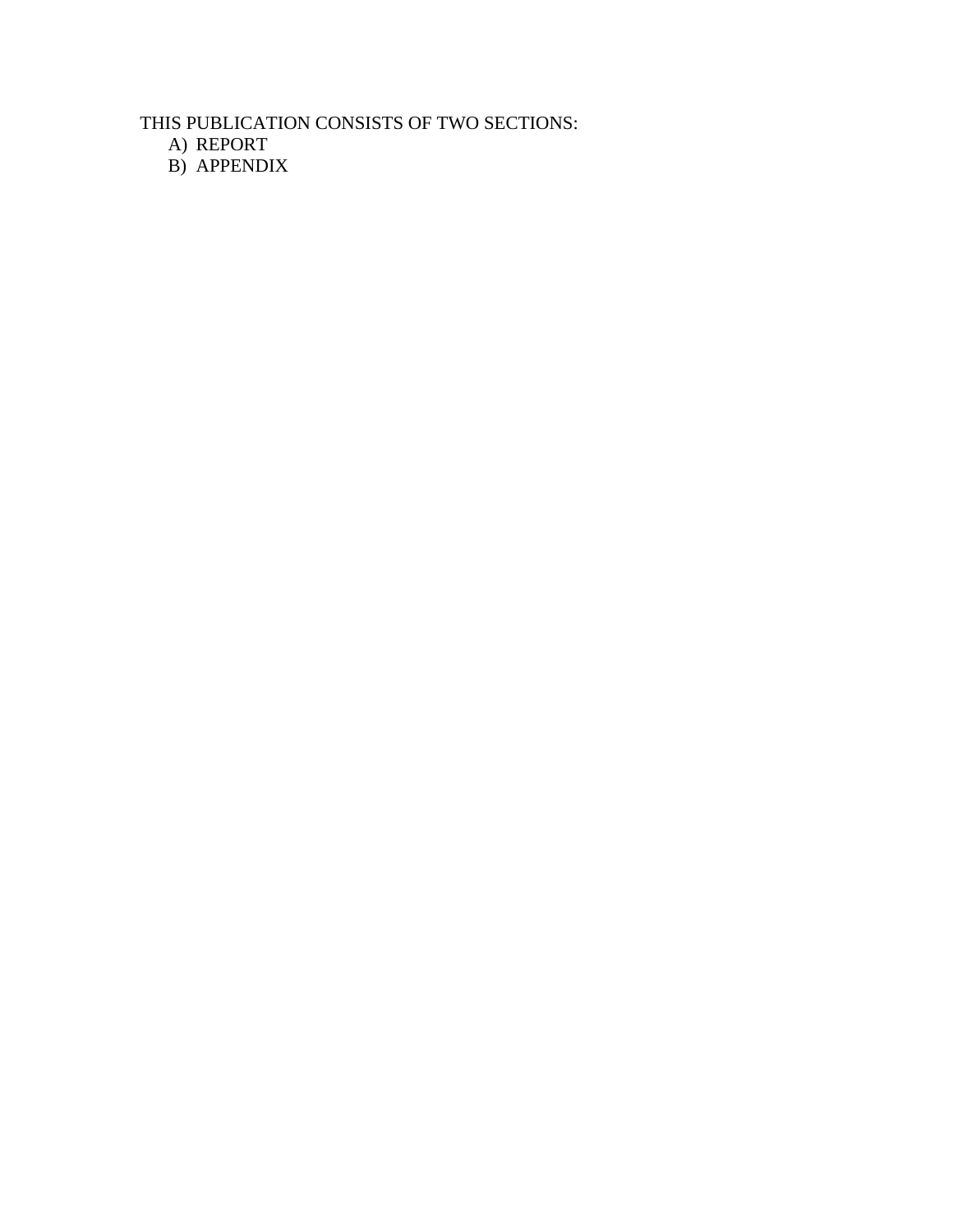# **INFORMATION SECURITY METRICS AN AUDIT-BASED APPROACH**

This document describes an approach to measuring the effectiveness of information systems security activities within an IT organization. The approach incorporates industry standard control objectives and industry best practices in meeting these objectives. This approach allows an IT organization and/or an independent testing organization to measure security effectiveness while formally taking into account an information systems organization's unique control framework.

Key to measuring information systems security effectiveness is a clear statement of the objectives of information security controls. Adept information systems management organizations are able to demonstrate a systems control framework that corresponds to industry standard control objectives. Security is effective if management has achieved the control objectives that have been decided to be integral to its systems control framework.

That is, to demonstrate and measure system security effectiveness, there must be clear goals and objectives. An organization must assess risks in the

#### EXAMPLE ENVIRONMENT

An information systems organization decides that a given environment will be adequately secured if they follow these twelve industry standard control objectives: [1](#page-1-0)

- 1. Manage Security Measures
- 2. Identification, Authentication and Access
- 3. Security of Online Access to Data
- 4. User Account Management
- 5. Management Review of User Accounts
- 6. User Control of User Accounts
- 7. Security Surveillance
- 8. Data Classification
- 9. Central Identification and Access Rights Management
- 10. Violation and Security Activity Reports
- 11. Incident Handling

 $\overline{a}$ 

12. Firewall Architectures and Connections with Public Networks

Having decided on these objectives, the organization creates its own systems control framework. It divides its information systems security activities into six processes:

- 1. Policy to dictate organizational standards with respect to information systems security.
- 2. Awareness to provide accountability.
- 3. Implementation to address how policy is to be enforced.
- 4. Monitoring to detect policy violations.
- 5. Compliance to ensure policy violations are corrected.
- 6. Strategy to align information systems security efforts to organizational goals.

<span id="page-1-0"></span><sup>&</sup>lt;sup>1</sup> The industry standard objectives are taken from the Control Objectives for Information and Related Technology Framework (COBIT), issued by the Information Systems Audit and Control Association (ISACA), 1998.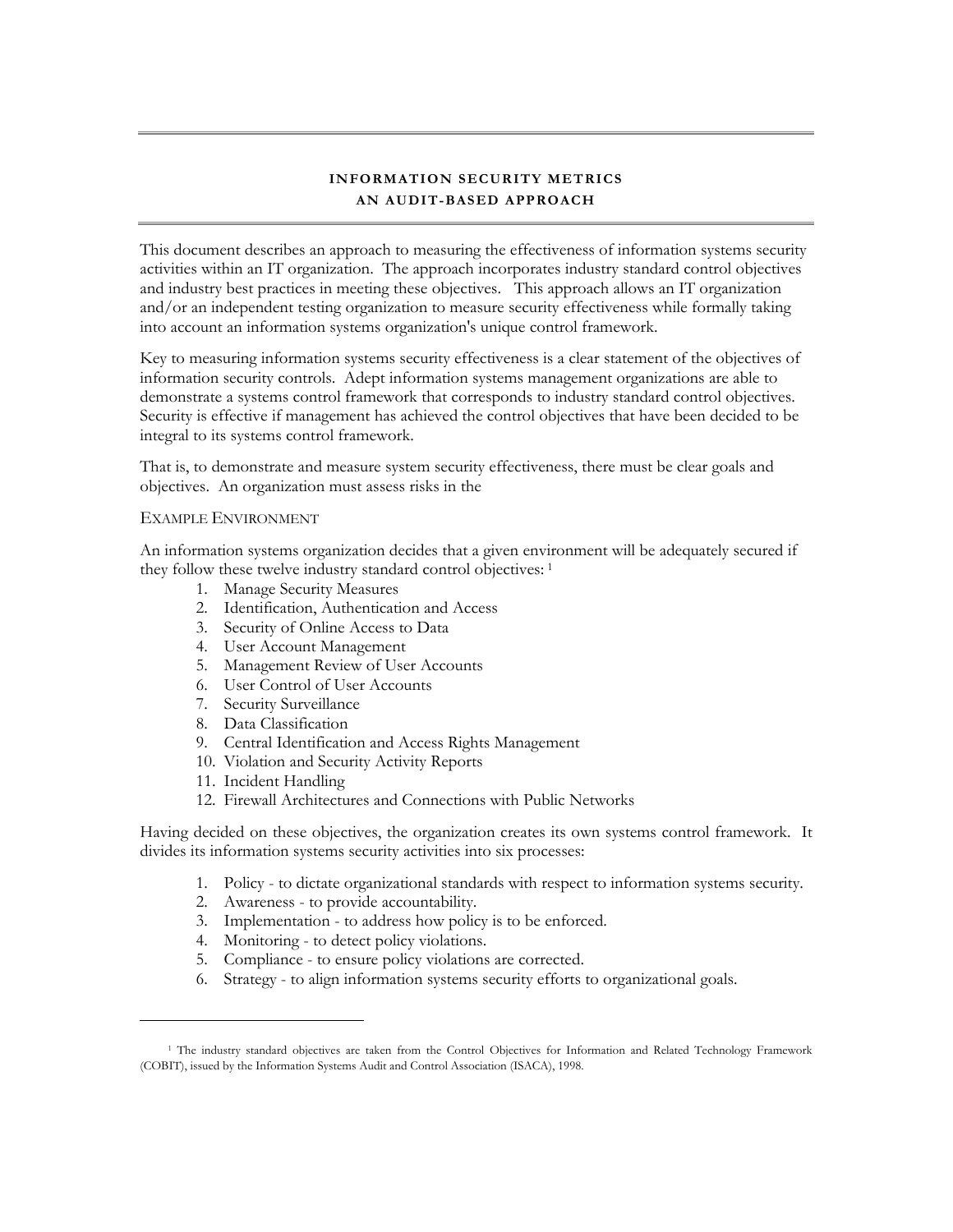#### Appendix C

|                                                |        |                     |            | Steps where |        |
|------------------------------------------------|--------|---------------------|------------|-------------|--------|
|                                                |        | Steps where         |            | test not    | % NOT  |
|                                                | #STEPS | test passed %PASSED |            | passed      | PASSED |
| 1 Manage Security Measures                     | 17     | 14                  | 82%        | 3           | 18%    |
| 2 Identification, Authentication and Access    | 37     | 27                  | 73%        | 10          | 27%    |
| 3 Security of Online Access to Data            | 3      | 2                   | 67%        |             | 33%    |
| 4 User Account Management                      | 17     | 12                  | 71%        | 5           | 29%    |
| 5 Management Review of User Accounts           | 4      | 2                   | 50%        | 3           | 75%    |
| 6 User Control of User Accounts                | 5      | 1                   | <b>20%</b> | 3           | 60%    |
| <b>7 Security Surveillance</b>                 | 22     | 12                  | 55%        | 10          | 45%    |
| 8 Data Classification                          | 11     | 9                   | 82%        | 2           | 18%    |
| 9 Central Identification and Access Rights     |        |                     |            |             |        |
| Management                                     | 4      | 2                   | 50%        | 2           | 50%    |
| 10 Violation and Security Activity Reports     | 5      | 1                   | <b>20%</b> | 4           | 80%    |
| 11 Incident Handling                           | 5      | 3                   | 60%        | 2           | 40%    |
| 12 Firewall Architectures and Connections with |        |                     |            |             |        |
| <b>Public Networks</b>                         | 7      | 5                   | 71%        | 2           | 29%    |
|                                                |        |                     |            |             |        |

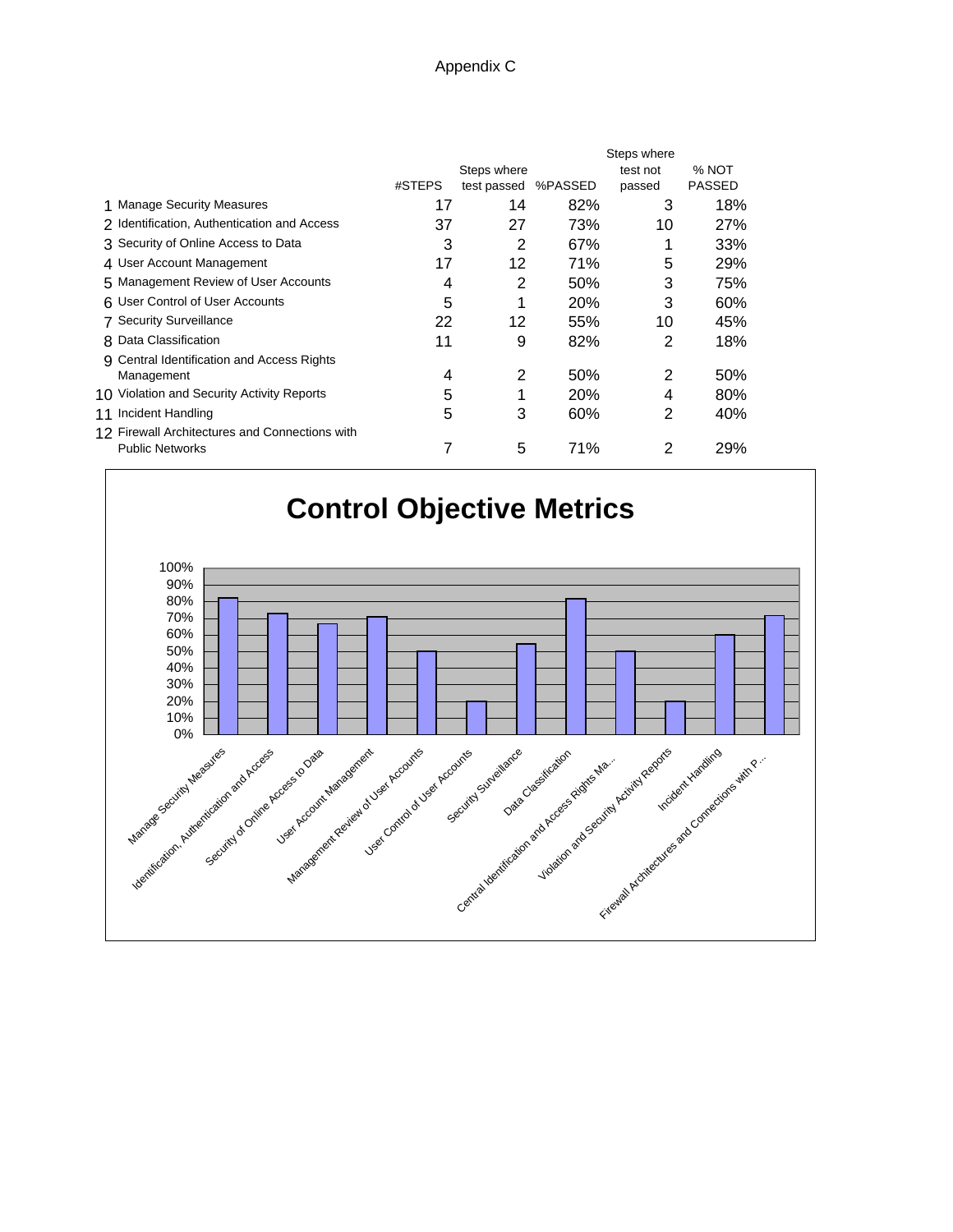

The logical flow between these processes is depicted in the following diagram:<sup>[1](#page-3-0)</sup>

Together, these processes comprise the organization's Systems Security Control Framework.

#### MEASURING SECURITY

 $\overline{a}$ 

Industry standard control objectives have a standard unit of measure in the Information Systems Audit. Audit steps specify the actions that an auditor would take to independently gather evidence of activity established by management that contributes to control objectives. But measuring control objectives does not need to be done by an external auditor, it could be done by an information systems security organization as part of its own monitoring process. Appendix A lists the control objectives adopted in the above example and sample audit steps that would traditionally measure whether the objectives are met. The final two columns in the table of Appendix A show how someone who is measuring the evidence contributing to a control objective could map that same activity onto an IT organization's Systems Security Control Framework. This type of worksheet provides assurance that an organization has provided resources adequate for achieving its own control objectives.

Where the execution of audit steps does not provide assurance that a control objective has been met, an auditor will seek a demonstration that management has established alternative controls that meet the objective. These activities are referred to as "compensating controls." This allowance for deviations in the measurement process should be critically examined, but it does allow the use of a standard audit program across organizations that may have very different ways of achieving the same control objective.

The completed information systems security measurements in Appendix A produce two sets of metrics (see Appendices C and D). The first will identify the control objectives that were successfully met. The second will identify the information security processes where improvements should be made in the control framework.

<span id="page-3-0"></span><sup>1</sup> Bayuk, J., *Security Through Process Management*, 19th Annual National Information Systems Security Conference, Baltimore, MD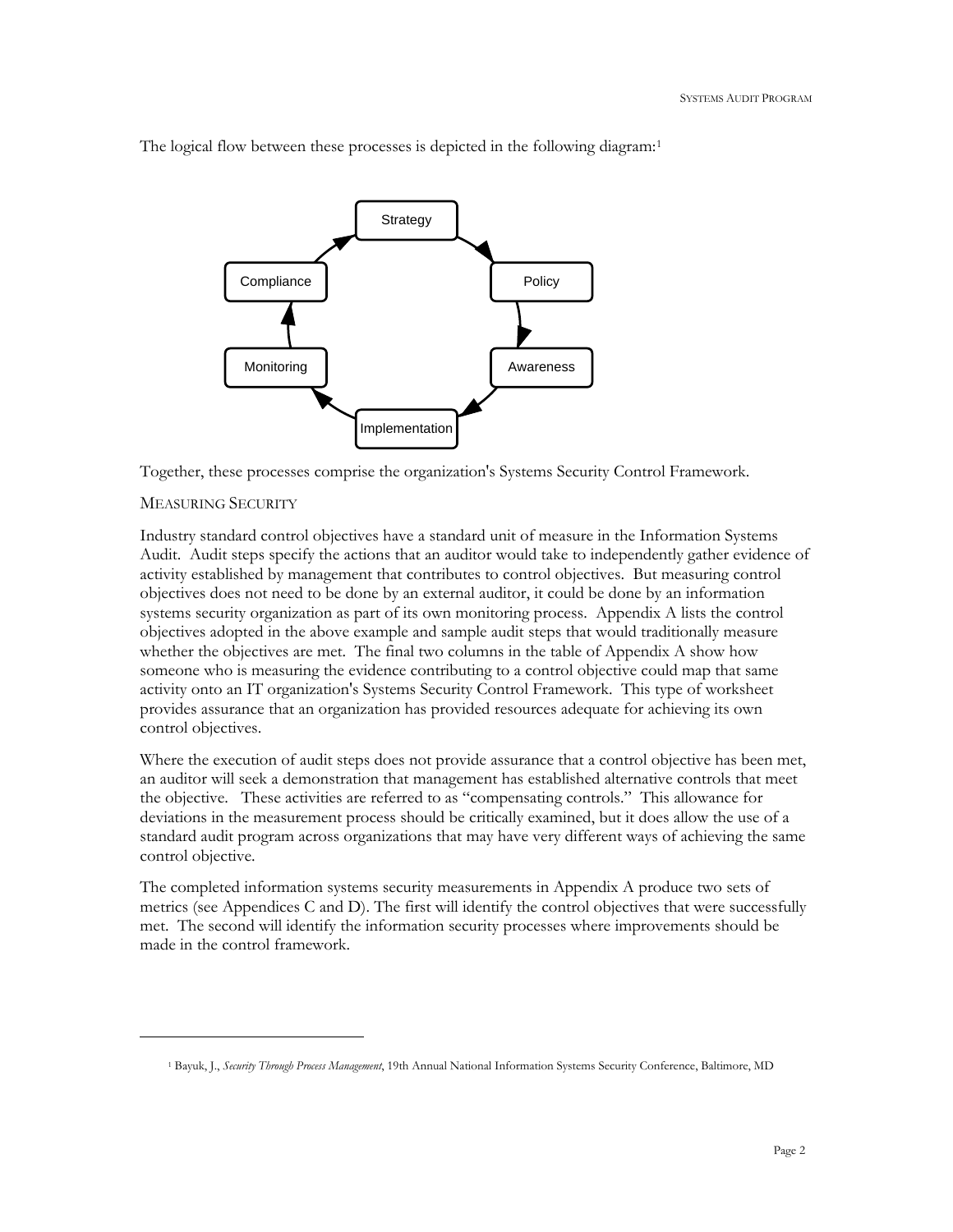Because the metrics compare industry standard objectives, they make it possible to compare the security environments at two different organizations. Because they use management's own selection of control objectives and allow for compensating controls, they should present a fair comparison even if the compared organizations have slightly different control objectives. These metrics may also be used for time-based comparisons within a single organization. As improvements are incorporated into the systems control framework, repeat measurements should demonstrate steady improvement over time.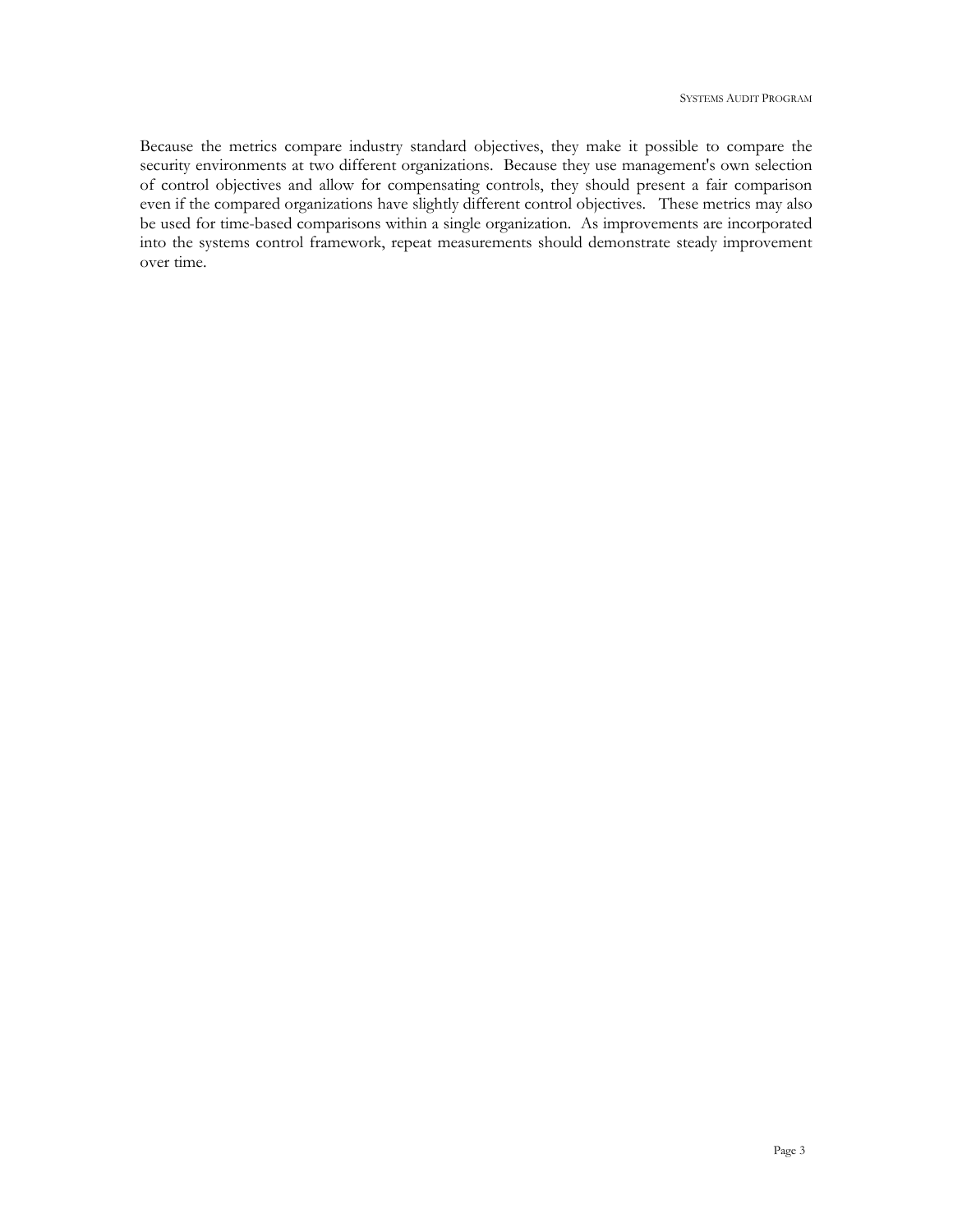|      | The plan is to<br>test these<br>control<br>objectives: | which are characterized as:                                                                                                                                                         | and will be evident through executing the audit steps, which have<br>been tailored to the environment under review: | Pass ?<br>(Y/N) | Framework<br>Component<br>$Pass=Y \Rightarrow existing$ |
|------|--------------------------------------------------------|-------------------------------------------------------------------------------------------------------------------------------------------------------------------------------------|---------------------------------------------------------------------------------------------------------------------|-----------------|---------------------------------------------------------|
|      |                                                        |                                                                                                                                                                                     |                                                                                                                     |                 | Pass= $N \Rightarrow$ suggested                         |
| 1.1  | Manage                                                 | <b>Information Technology security</b>                                                                                                                                              | Obtain a copy of information security policy.                                                                       | Υ               | Policy                                                  |
| 1.2  | Security<br>Measures                                   | should be managed such that security<br>measures are in line with business<br>requirements. This includes:                                                                          | Verify that the security policy production process identifies and<br>addresses IT risks.                            | Υ               | Policy                                                  |
| 1.3  |                                                        | translating risk assessment information<br>to information technology security                                                                                                       | Verify that the security policy production process identifies and<br>addresses regulatory requirements.             | Υ               | Policy                                                  |
| 1.4  |                                                        | plans;<br>implementing of the information                                                                                                                                           | Verify that the security policy production process identifies and<br>addresses management information needs.        | $\overline{N}$  | Policy                                                  |
| 1.5  |                                                        | technology security plan;<br>updating the information technology<br>security plan to reflect changes in the<br>information technology configuration;                                | Verify that IT requirements with respect to security measures<br>follow policy.                                     | Υ               | Awareness                                               |
| 1.6  |                                                        |                                                                                                                                                                                     | Verify that security planning is integrated into the IT planning<br>process.                                        | Υ               | Strategy                                                |
| 1.7  |                                                        | assessing the impact of change requests<br>on information technology security;                                                                                                      | Verify that the security implementation process identifies and<br>addresses operational considerations.             | Υ               | Implementation                                          |
| 1.8  |                                                        | monitoring the implementation of the<br>information technology security plan;<br>and<br>aligning information technology<br>security procedures to other policies<br>and procedures. | Verify that decisions with respect to security mechanisms utilize<br>accurate technology assessments.               | Υ               | Implementation                                          |
| 1.9  |                                                        |                                                                                                                                                                                     | Verify that procedures for access control and user authorization<br>complies with policy.                           | Υ               | Implementation                                          |
| 1.10 |                                                        |                                                                                                                                                                                     | Obtain evidence that procedures for access control and user<br>authorization are followed.                          | Υ               | Monitoring                                              |
| 1.11 |                                                        |                                                                                                                                                                                     | Verify that there is an IT security plan implemented for each<br>system with the scope of the review.               | Υ               | Implementation                                          |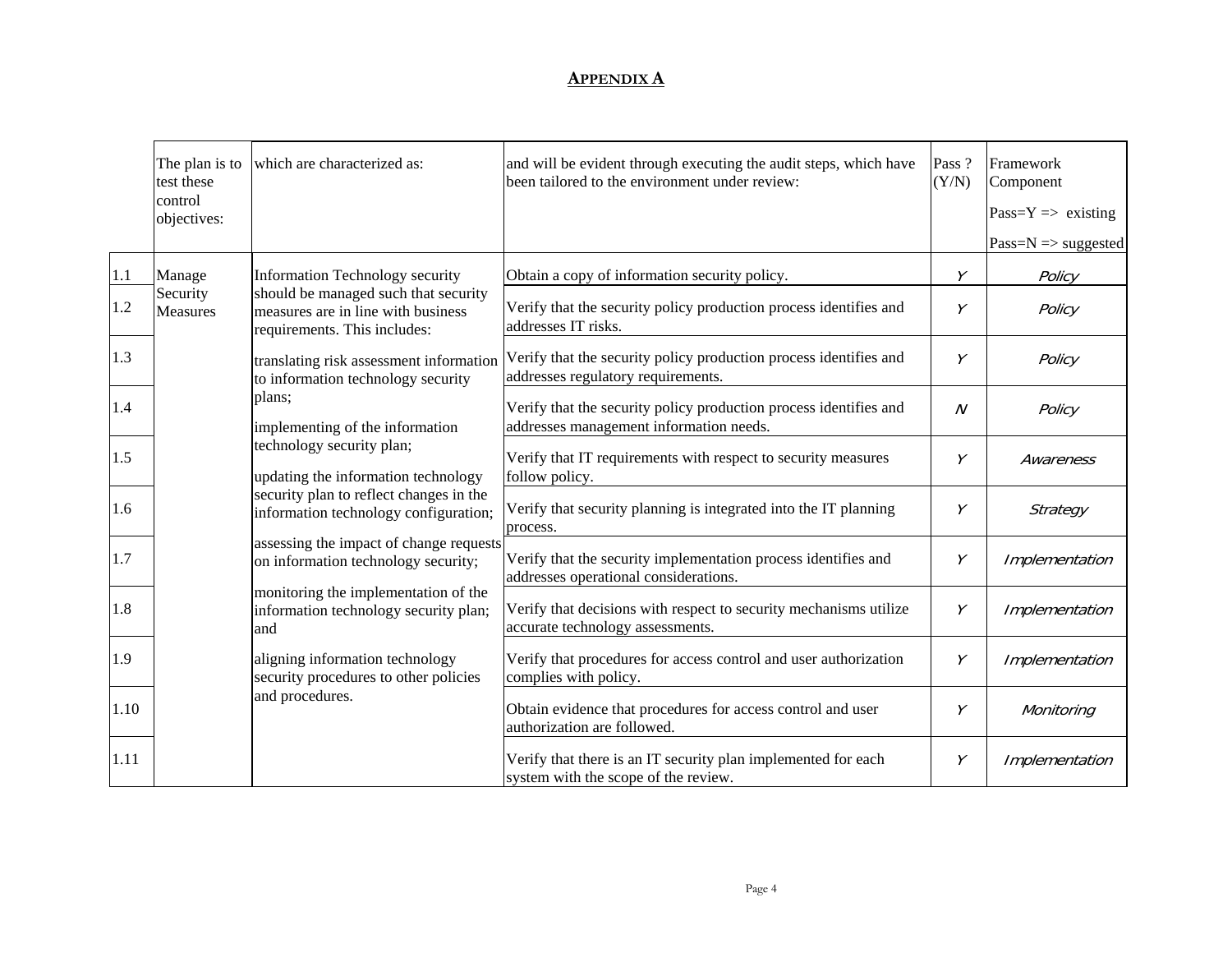| 1.12 |                 |                                                                                                                                                                             | Sample recent public security alert bulletins for the technology<br>under review to assess the effectiveness of procedures by which<br>security fixes are incorporated into the technology environment.                                                           | N | Implementation |
|------|-----------------|-----------------------------------------------------------------------------------------------------------------------------------------------------------------------------|-------------------------------------------------------------------------------------------------------------------------------------------------------------------------------------------------------------------------------------------------------------------|---|----------------|
| 1.13 |                 |                                                                                                                                                                             | Obtain evidence that security impact of changes is assessed in the<br>infrastructure planning process.                                                                                                                                                            | Y | Strategy       |
| 1.14 |                 |                                                                                                                                                                             | Determine whether security measures are kept up to date with<br>system infrastructure changes.                                                                                                                                                                    | Υ | Implementation |
| 1.15 |                 |                                                                                                                                                                             | Obtain a copy of procedures for security monitoring.                                                                                                                                                                                                              | N | Monitoring     |
| 1.16 |                 |                                                                                                                                                                             | Obtain a copy of information system procedures for operating<br>system security configuration.                                                                                                                                                                    | Y | Implementation |
| 1.17 |                 |                                                                                                                                                                             | Determine whether security procedures are consistent with security<br>policy.                                                                                                                                                                                     | Υ | Awareness      |
| 2.1  | Identification, | The logical access to and use of the<br>Authentication information services function's                                                                                      | Obtain identification, authentication, and access granting<br>procedures for the UNIX environment.                                                                                                                                                                | Υ | Implementation |
| 2.2  | and Access      | computing resources should be<br>restricted by the implementation of an<br>adequate authentication mechanism of                                                             | Obtain identification, authentication, and access granting<br>procedures for the NT environment.                                                                                                                                                                  | Υ | Implementation |
| 2.3  |                 | identified users and resources<br>associated with access rules. Such                                                                                                        | Obtain identification, authentication, and access granting<br>procedures for the routers and/or network management software.                                                                                                                                      | Υ | Implementation |
| 2.4  |                 | mechanisms should prevent<br>unauthorized personnel, dial-up<br>connections and other system<br>(network) entry ports from accessing<br>computer resources and minimize the | Verify that system administrators gain root access by first logging<br>in to a personal account, then using the substitute user, su<br>command to gain access to the root account. Verify that the system<br>administrator has disabled direct remote root login. | Υ | Implementation |
| 2.5  |                 | need for authorized users to use<br>multiple sign-ons. Procedures should<br>also be in place to keep authentication                                                         | Verify that users who access root use su for root access and that<br>they belong to the root/wheel/system group.                                                                                                                                                  | Υ | Implementation |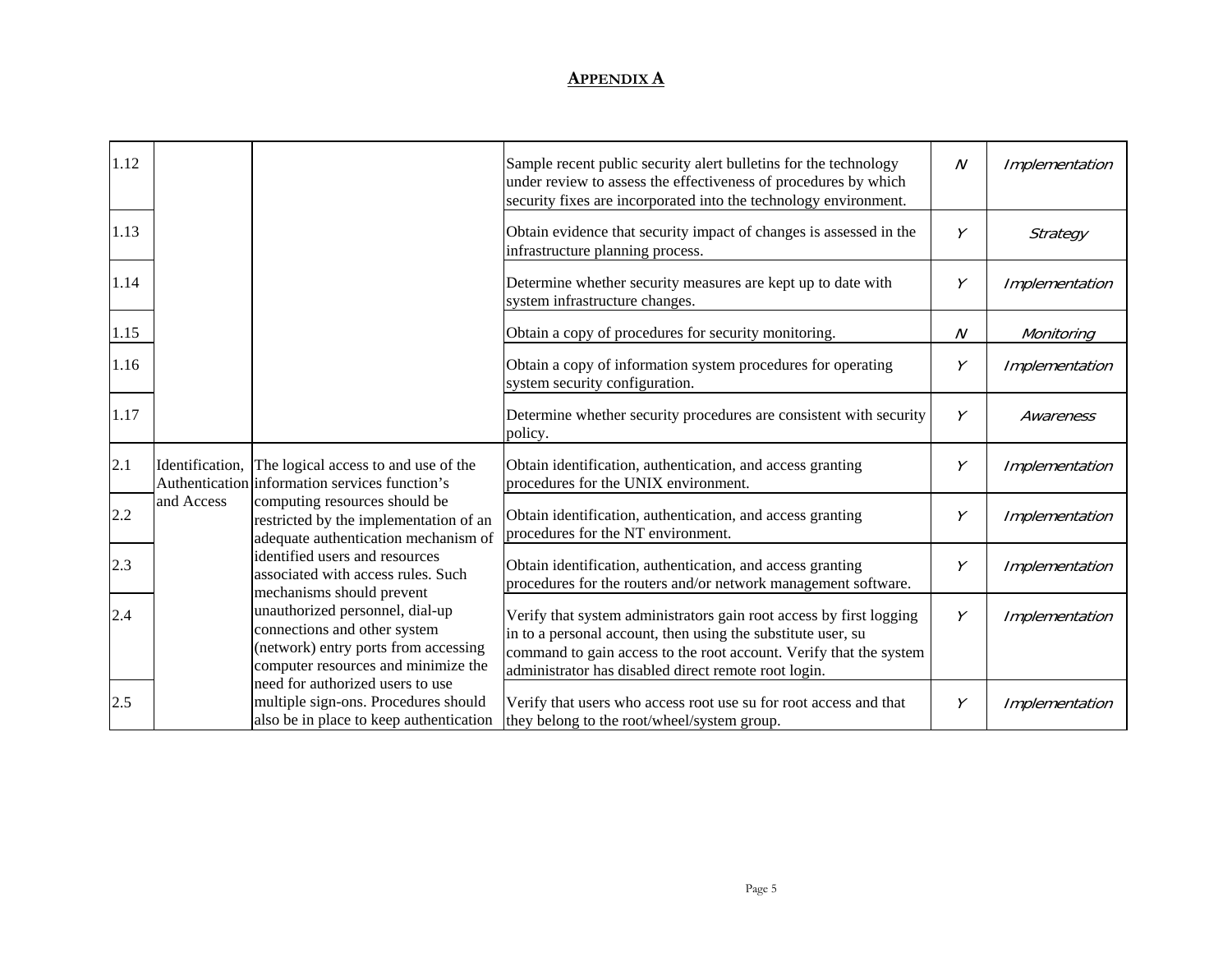| 2.6  | and access mechanisms effective (e.g.,<br>regular password changes). | View the /etc/passwd file to verify that every account has a<br>password, and that it is not easily guessable. If the password<br>shadow file feature is available, verify that it has been<br>implemented.                                                                | $\mathcal N$ | Implementation |
|------|----------------------------------------------------------------------|----------------------------------------------------------------------------------------------------------------------------------------------------------------------------------------------------------------------------------------------------------------------------|--------------|----------------|
| 2.7  |                                                                      | Verify that multiple attempts to guess UNIX passwords will lock<br>an account.                                                                                                                                                                                             | $\cal N$     | Implementation |
| 2.8  |                                                                      | Verify that no generic UNIX accounts exist that are not absolute<br>necessary for a commercial product to work, e.g., ensure that no<br>account are named cron, guest, adm, or the name of any<br>department or customer support group.                                    | $\mathcal N$ | Implementation |
| 2.9  |                                                                      | Verify that the root user is not included in the NIS or NIS+<br>password file.                                                                                                                                                                                             | Υ            | Implementation |
| 2.10 |                                                                      | Verify that no users have a .rhosts or .netrc file in their home<br>directory.                                                                                                                                                                                             | $\mathcal N$ | Implementation |
| 2.11 |                                                                      | Verify that the password file gecos field contains information<br>adequate to identify users.                                                                                                                                                                              | $\mathcal N$ | Implementation |
| 2.12 |                                                                      | Verify that users may not unknowingly share their Xwindows<br>display by confirming that the permissions on the xhost command<br>are 700, and that file is owned by root. Also restrict access to<br>Xwindow commands: GrabServer, GrabPointer, GrabKeyboard,<br>ChangeKey | $\mathcal N$ | Implementation |
| 2.13 |                                                                      | Identify the number of people who know the root password.<br>Verify that their job function requires ongoing unrestricted system<br>access.                                                                                                                                | Y            | Implementation |
| 2.14 |                                                                      | Verify that user account UIDs are assigned excluding key system<br>ranges, preferably over 100. UIDs less than ten (10) are reserved<br>for system accounts and should never be assigned to regular system<br>users.                                                       | Υ            | Implementation |
| 2.15 |                                                                      | Verify that all application users have hard to guess passwords                                                                                                                                                                                                             | Υ            | Implementation |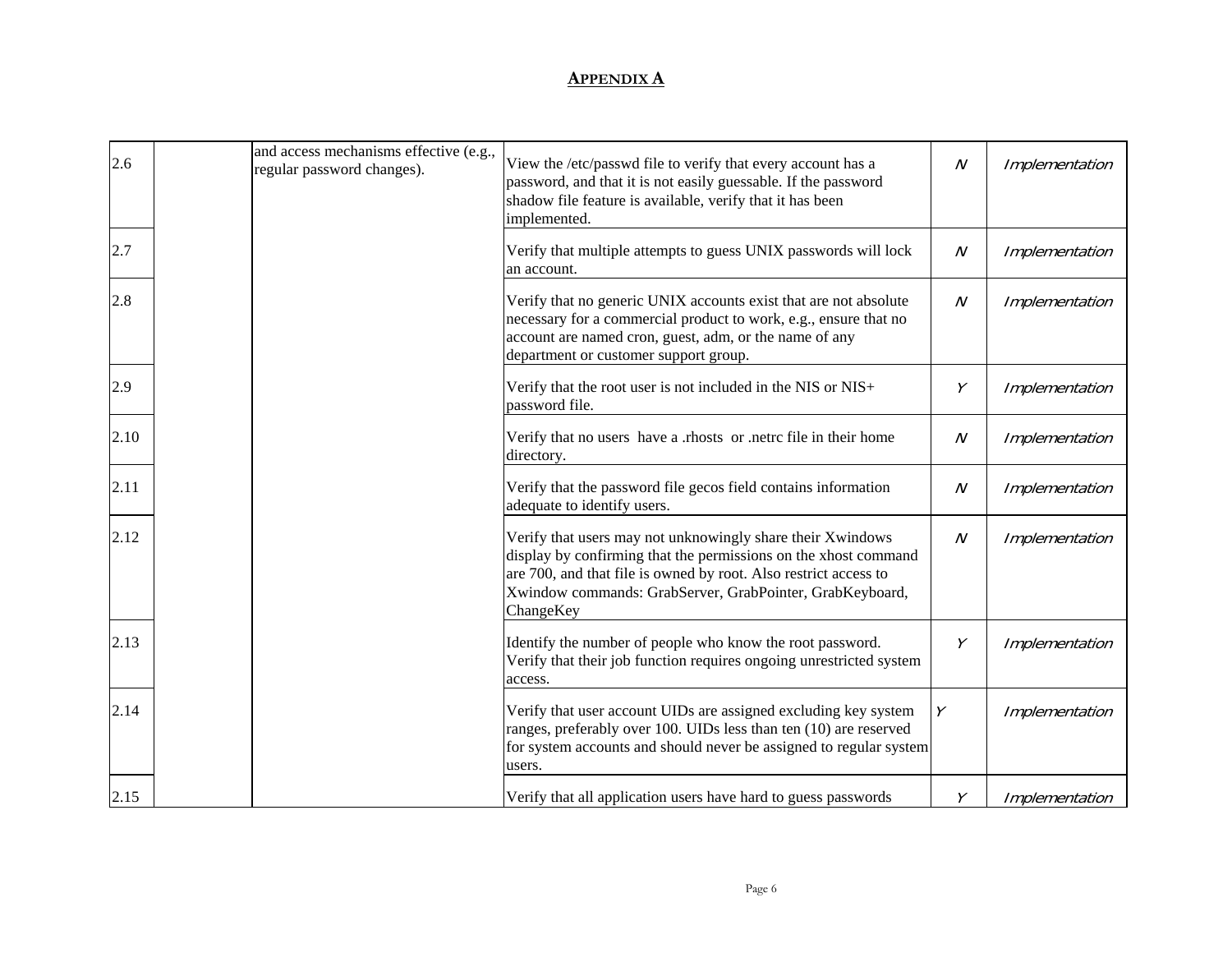| 2.16 | Verify that application user passwords expire.                                                                                                                              | Y            | Implementation |
|------|-----------------------------------------------------------------------------------------------------------------------------------------------------------------------------|--------------|----------------|
| 2.17 | Verify that dormant application accounts are disabled.                                                                                                                      | Y            | Implementation |
| 2.18 | Verify that multiple attempts to guess application passwords will<br>lock an account.                                                                                       | Υ            | Implementation |
| 2.19 | Identify NT global groups (other than default groups and system<br>generated groups) and determine the reasons for these groups.                                            | Υ            | Implementation |
| 2.20 | Ascertain if any changes have been made to the default security<br>privileges of the NT default groups, and the reasons for those<br>changes.                               | Y            | Implementation |
| 2.21 | Examine NT user account details for all users, including<br>administrators' accounts.                                                                                       | Υ            | Implementation |
| 2.22 | Verify that NT group membership and privileges are appropriate.                                                                                                             | Υ            | Implementation |
| 2.23 | Review the NT user rights that have been allocated to individuals<br>and groups for appropriateness.                                                                        | Y            | Implementation |
| 2.24 | Ascertain if normal production users on the NT network have had<br>their access restricted appropriately through user environment<br>profiles                               | $\mathcal N$ | Implementation |
| 2.25 | If logon scripts are used instead of environment profiles to restrict<br>the user's environment within the system determine whether<br>reasons for using scripts are valid. | $\mathcal N$ | Implementation |
| 2.26 | Check that the NT file security over the user environment profiles<br>and logon scripts prevents unauthorized access or amendment.                                          | Y            | Implementation |
| 2.27 | Verify that no users have RAS access.                                                                                                                                       | Υ            | Implementation |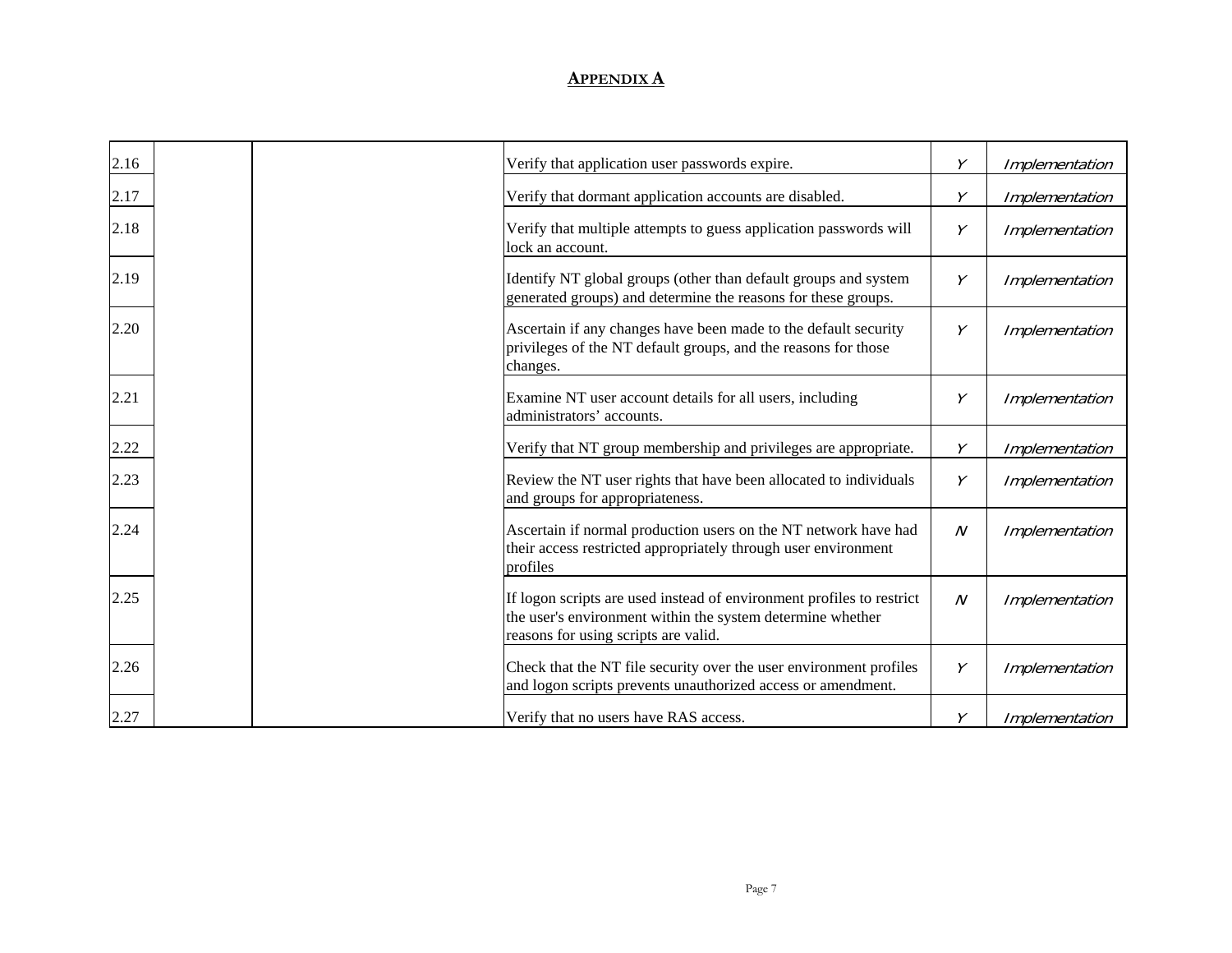| 2.28 | Ensure that passwords or stronger authentication mechanisms<br>protect access to the configuration mechanisms of network<br>equipment. Verify that the passwords are shared on a need-to- | Υ                | Implementation |
|------|-------------------------------------------------------------------------------------------------------------------------------------------------------------------------------------------|------------------|----------------|
| 2.29 | know basis.<br>Test systems within the organization accessible from the wide area<br>network for widespread security vulnerabilities.                                                     | Υ                | Implementation |
| 2.30 | Test selected systems that access the data center through the wide<br>area network for security vulnerabilities. Ensure that they require<br>authentication for network access.           | $\boldsymbol{N}$ | Implementation |
| 2.31 | If strategic or confidential data is transferred across the network,<br>verify that logical segmentation is used to maintain minimum<br>access to data required by job function.          | $\boldsymbol{N}$ | Implementation |
| 2.32 | Verify that all router ports are secured with passwords.                                                                                                                                  | γ                | Implementation |
| 2.33 | Verify that routers do not allow file transfer without identification<br>and authentication.                                                                                              | Υ                | Implementation |
| 2.34 | Identify default user id and password for platform and application<br>systems and try to gain access.                                                                                     | Υ                | Implementation |
| 2.35 | Verify that maximum use of network platform and application<br>security features are used to prevent data theft or service disruption<br>due to platform or application corruption.       | Υ                | Implementation |
| 2.36 | Ascertain if any platform has any applications that alter operating<br>system security mechanisms. Assess risks of those applications<br>with respect to operating system security.       | Υ                | Implementation |
| 2.37 | Physically examine all equipment in the scope of the review to<br>verify that there are no dial-up lines and/or modems attached.                                                          | Υ                | Implementation |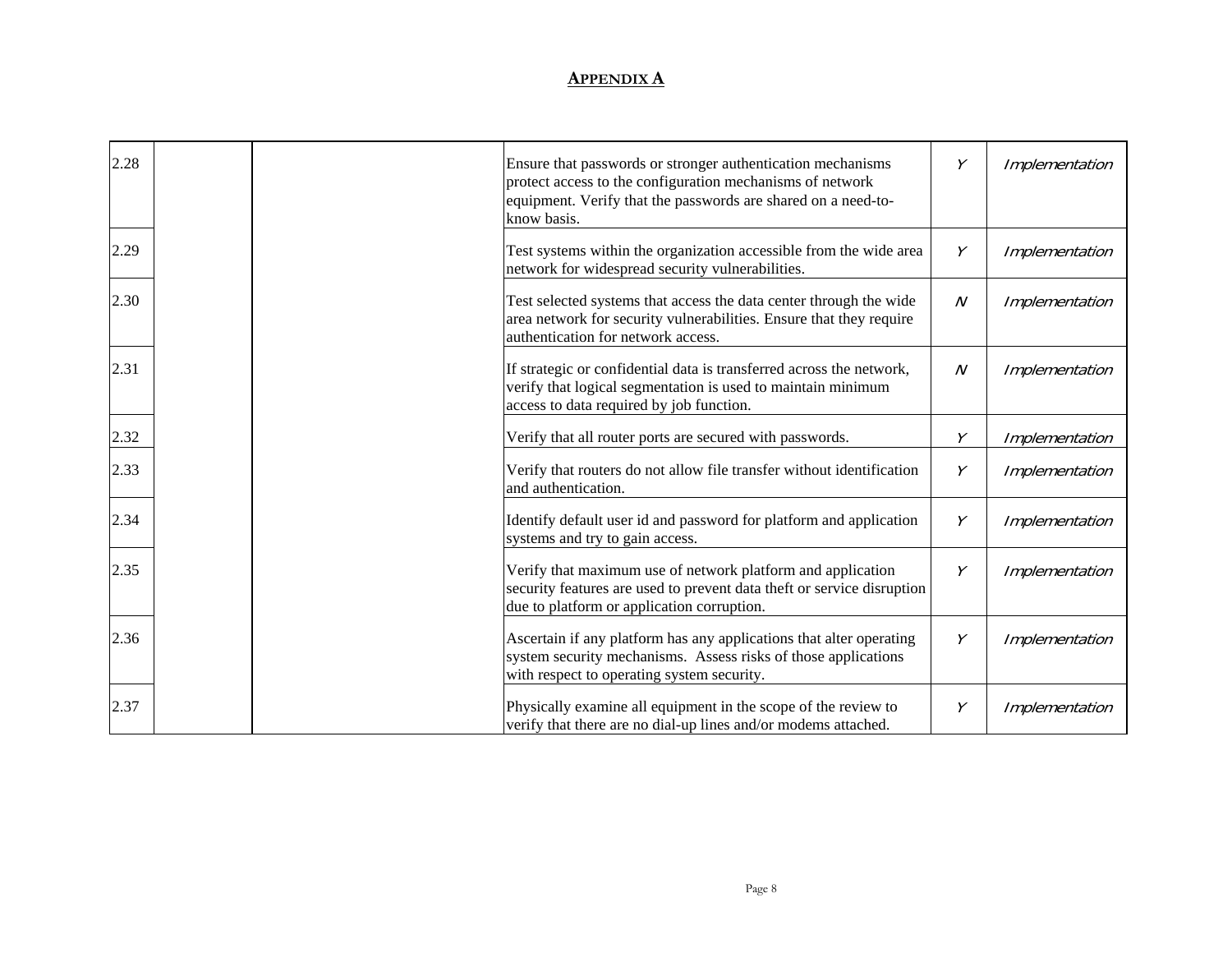| 3.1 | Security of<br><b>Online Access</b><br>to Data | In an online information technology<br>environment, information services<br>function's management should<br>implement procedures in line with the                       | Determine how user access request is mapped onto system, dial-up,<br>and/or network access. List the individuals responsible for<br>validating access requests for a given sample, dial-ups, or<br>networks, and verify that the access is authorized. | Υ              | Implementation |
|-----|------------------------------------------------|-------------------------------------------------------------------------------------------------------------------------------------------------------------------------|--------------------------------------------------------------------------------------------------------------------------------------------------------------------------------------------------------------------------------------------------------|----------------|----------------|
| 3.2 |                                                | security policy that provides access<br>security control based on the<br>individual's demonstrated need to<br>view, add, change or delete data.                         | Determine how user request form is validated before user access<br>request is granted, e.g., if validation is by signature, determine how<br>the signature is validated.                                                                               | Y              | Implementation |
| 3.3 |                                                |                                                                                                                                                                         | Ensure that all operating system, database management system, and<br>application security features that limit access to files are configured<br>to ensure that users have the minimum access possible to perform<br>their job functions.               | $\cal N$       | Implementation |
| 4.1 | <b>User Account</b><br>Management              | Management should establish<br>procedures to ensure timely action<br>relating to requesting, establishing,                                                              | Verify that user administration procedures identify specific<br>individuals responsible for validating access requests for each user<br>group, including administrative groups.                                                                        | Υ              | Implementation |
| 4.2 |                                                | issuing, suspending and closing of user<br>accounts. A formal approval procedure<br>outlining the data or system owner                                                  | Ensure that authorization procedures rely on first-hand knowledge<br>of individual job responsibility.                                                                                                                                                 | Υ              | Awareness      |
| 4.3 |                                                | granting the access privileges should<br>be included.                                                                                                                   | Identify responsibility for user administration. Collect lists of user<br>groups, sample access request forms, process flows for updates to<br>user accounts and process flows for user problem resolution<br>activities.                              | Υ              | Implementation |
| 4.4 |                                                |                                                                                                                                                                         | For all types of system, network, application, and database<br>accounts, verify that a procedure exists to respond to account-<br>related security incidents.                                                                                          | N              | Compliance     |
| 4.5 |                                                | Verify that user administration procedures to assign individuals to<br>groups ensure consistent configuration. Review automated scripts<br>or configuration parameters. | Υ                                                                                                                                                                                                                                                      | Implementation |                |
| 4.6 |                                                |                                                                                                                                                                         | Review procedures to immediately deactivate any account found<br>without a password.                                                                                                                                                                   | N              | Compliance     |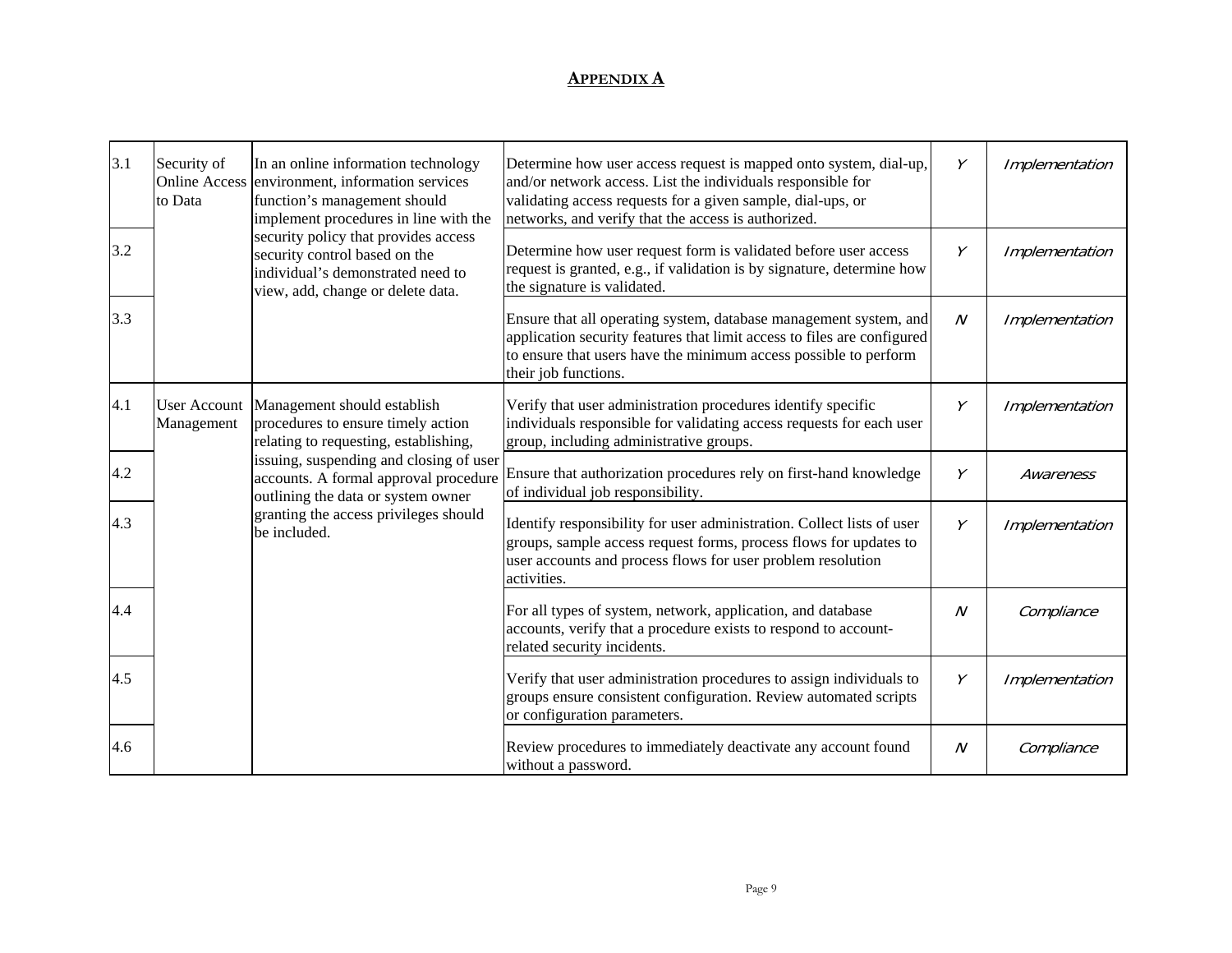| 4.7  | Review procedures to deactivate any account that is the subject of<br>repeated failed access attempts or was not added by a user<br>administrator.                                                                                                               | $\boldsymbol{N}$ | Compliance     |
|------|------------------------------------------------------------------------------------------------------------------------------------------------------------------------------------------------------------------------------------------------------------------|------------------|----------------|
| 4.8  | Review procedures to deactivate any account which has not been<br>used in 90 days.                                                                                                                                                                               | $\boldsymbol{N}$ | Compliance     |
| 4.9  | Review method by which user is given an initial password. Ensure<br>that is it is verbal, with prior authentication of user identity. Ensure<br>that the user is instructed (or forced, system permitting) to change<br>the password once it has been delivered. | Υ                | Implementation |
| 4.10 | Review method by which user reports a forgotten password, and<br>the method by which it is reset, the user is authenticated, and a<br>new password is delivered. Verify that the process cannot be<br>social-engineered.                                         | Y                | Implementation |
| 4.11 | Verify that users cannot defeat password controls.                                                                                                                                                                                                               | Y                | Implementation |
| 4.12 | Verify that users choose hard passwords, where hard means that<br>passwords are not subject to dictionary attacks.                                                                                                                                               | Υ                | Implementation |
| 4.13 | Verify that users use numbers and special characters in their<br>passwords where the system allows such usage.                                                                                                                                                   | Υ                | Implementation |
| 4.14 | Verify that users do not change a password to one previously used<br>for the same account.                                                                                                                                                                       | Υ                | Implementation |
| 4.15 | Verify that users maintain password lifetime short enough to<br>reduce the risk that passwords will be compromised, and long<br>enough so most users will not need to keep a written record of the<br>password.                                                  | Y                | Implementation |
| 4.16 | For a sample of users, verify that authorization procedures were<br>followed, that minimum access required for the job function is<br>allowed, that the password has changed since initial configuration,<br>and that the password reflects security awareness.  | $\boldsymbol{N}$ | Awareness      |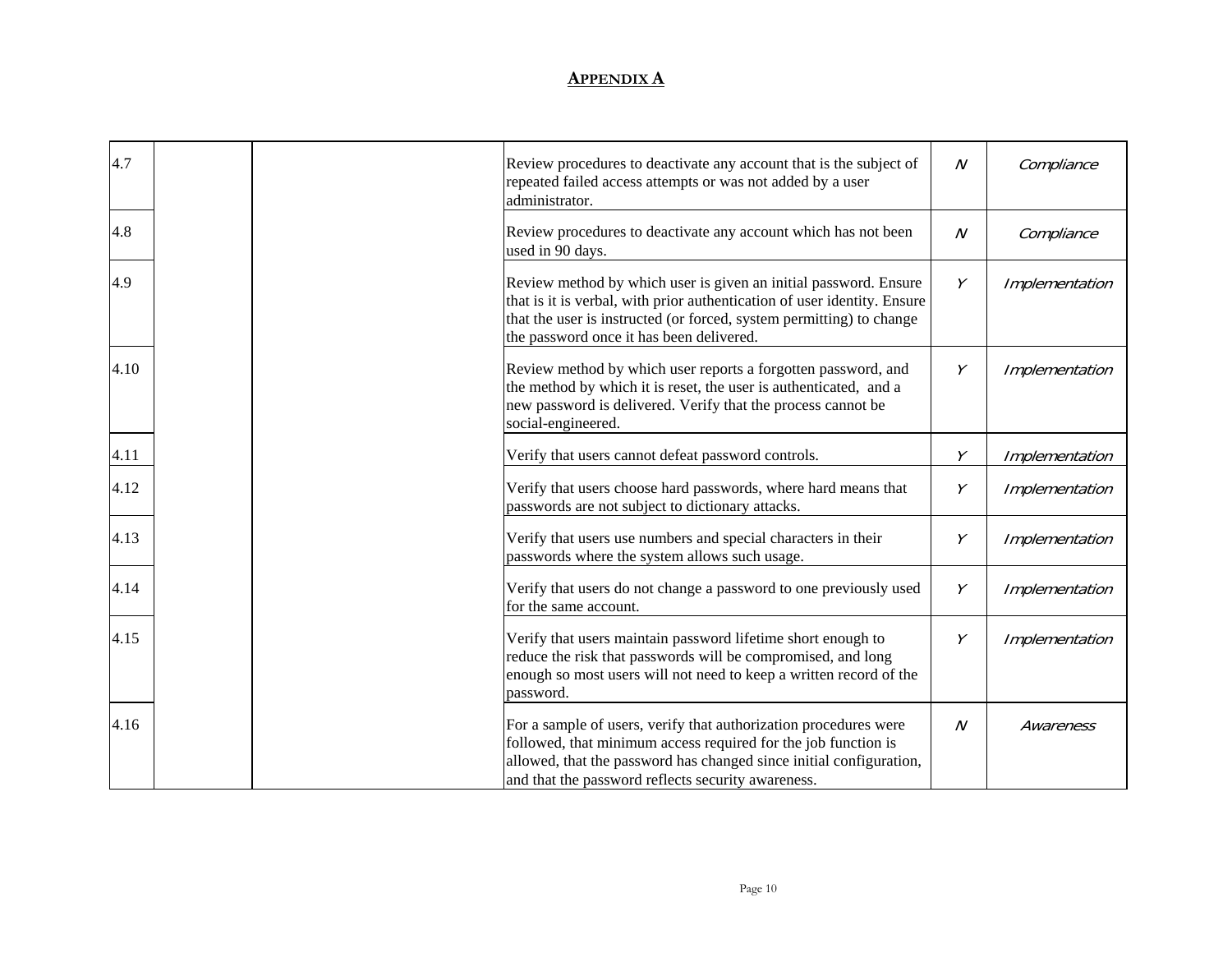| 4.17 |                                            |                                                                                                                                                             | Review employee termination procedures to ensure that they<br>contain procedures for removing computer access and for changing<br>passwords to shared accounts.                                                                                                                                  | Y              | Implementation |
|------|--------------------------------------------|-------------------------------------------------------------------------------------------------------------------------------------------------------------|--------------------------------------------------------------------------------------------------------------------------------------------------------------------------------------------------------------------------------------------------------------------------------------------------|----------------|----------------|
| 5.1  | Management<br>Review of                    | Management should have a control<br>process in place to review and confirm rights.                                                                          | Identify IT manager responsible for periodically reviewing access                                                                                                                                                                                                                                | $\mathcal N$   | Monitoring     |
| 5.2  |                                            | User Accounts access rights periodically.                                                                                                                   | Review user administration tracking procedures to ensure that they<br>provide a list of users for each system and a list of systems for each<br>user.                                                                                                                                            | Y              | Monitoring     |
| 5.3  |                                            |                                                                                                                                                             | Verify that periodic audits of system, network, and database<br>passwords are done to ensure that users choose sufficiently hard<br>and unique passwords.                                                                                                                                        | $\overline{N}$ | Monitoring     |
| 5.4  |                                            |                                                                                                                                                             | Verify that there is a one-to-one correspondence between the set of<br>users configured in the system and the list of individuals who have<br>been granted access.                                                                                                                               | Y              | Implementation |
| 6.1  | <b>User Control</b><br>of User<br>Accounts | information mechanisms should be in<br>place to allow them to oversee normal                                                                                | Users should systematically control the Sample users and determine if awareness activity and documented<br>activity of their proper account(s). Also procedures indefeasibly educates users on risks and<br>responsibilities, including company policies and standards related<br>to system use. | $\overline{N}$ | Awareness      |
| 6.2  |                                            | activity as well as to be alerted to<br>unusual activity in a timely manner.                                                                                | Review user training materials and interview a sample of users.                                                                                                                                                                                                                                  | $\overline{N}$ | Awareness      |
| 6.3  |                                            |                                                                                                                                                             | Verify that users know how to change their own passwords.                                                                                                                                                                                                                                        | $\overline{N}$ | Awareness      |
| 6.4  |                                            |                                                                                                                                                             | Verify that users are given a way to review the last time they<br>accessed a file or logged into a system.                                                                                                                                                                                       | $\overline{N}$ | Awareness      |
| 6.5  |                                            |                                                                                                                                                             | Verify that users know how to report a security incident.                                                                                                                                                                                                                                        | Y              | Awareness      |
| 7.1  | Security<br>Surveillance                   | The information services function's<br>security administration should ensure<br>that security activity is logged and any<br>indication of imminent security | Review procedures to identify an account that is the subject of<br>repeated failed access attempts.                                                                                                                                                                                              | Y              | Monitoring     |
| 7.2  |                                            |                                                                                                                                                             | Verify that automated network monitoring solutions exist where<br>technically feasible.                                                                                                                                                                                                          | Y              | Monitoring     |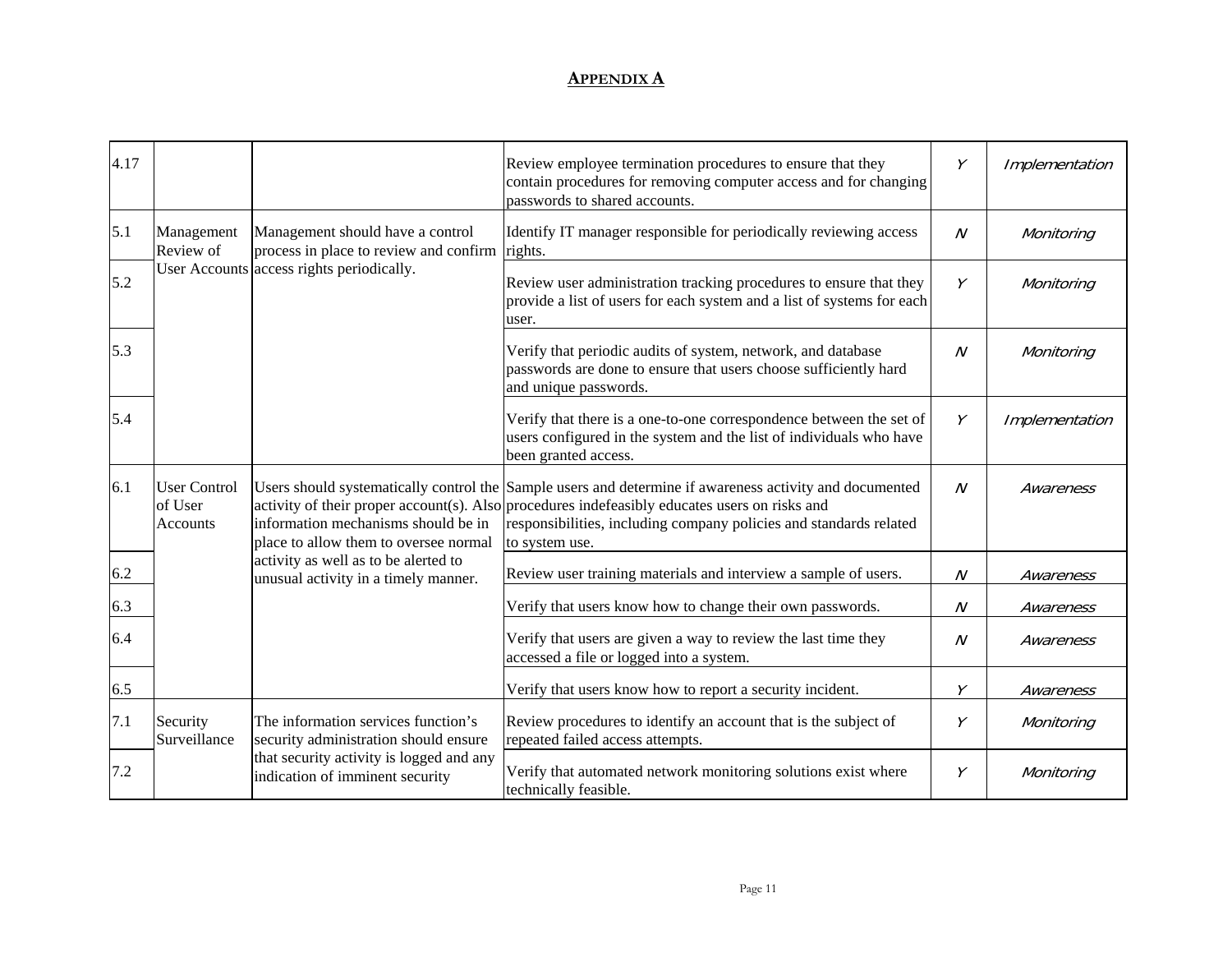| 7.3  | violation is notified immediately to the<br>administrator and is acted upon<br>automatically. | Review user auditing and monitoring procedures to ensure that<br>individual user system and network activity is traceable.       | N            | Monitoring |
|------|-----------------------------------------------------------------------------------------------|----------------------------------------------------------------------------------------------------------------------------------|--------------|------------|
| 7.4  |                                                                                               | Ensure that an audit trail is maintained that uniquely identifies<br>administrator access to shared accounts.                    | Υ            | Monitoring |
| 7.5  |                                                                                               | Verify that all available audit logging features are enabled for key<br>system users and files and audit logs are monitored.     | N            | Monitoring |
| 7.6  |                                                                                               | Review procedures to monitor and respond to users logged on at<br>unexpected times.                                              | N            | Compliance |
| 7.7  |                                                                                               | Review procedures to monitor and respond to invalid access<br>attempts.                                                          | N            | Compliance |
| 7.8  |                                                                                               | Verify that a procedure exists to identify suspicious files and that<br>duplicate commands are found, investigated, and removed. | Υ            | Compliance |
| 7.9  |                                                                                               | Confirm that the su log file is monitored on a periodic basis.                                                                   | Υ            | Monitoring |
| 7.10 |                                                                                               | Review procedures to monitor and respond to unexpected file<br>system mounts.                                                    | N            | Compliance |
| 7.11 |                                                                                               | Review procedures to monitor and respond to unexpected network<br>access.                                                        | $\cal N$     | Compliance |
| 7.12 |                                                                                               | Review procedures to monitor and respond to unsuccessful su<br>attempts to root.                                                 | $\mathcal N$ | Compliance |
| 7.13 |                                                                                               | Review procedures to monitor and respond to unexpected system<br>reboots.                                                        | Υ            | Compliance |
| 7.14 |                                                                                               | Review procedures to monitor and respond to unexpected changes<br>to system configuration files.                                 | Υ            | Compliance |
| 7.15 |                                                                                               | Review procedures to monitor and respond to unexpected changes<br>to user configuration files.                                   | N            | Compliance |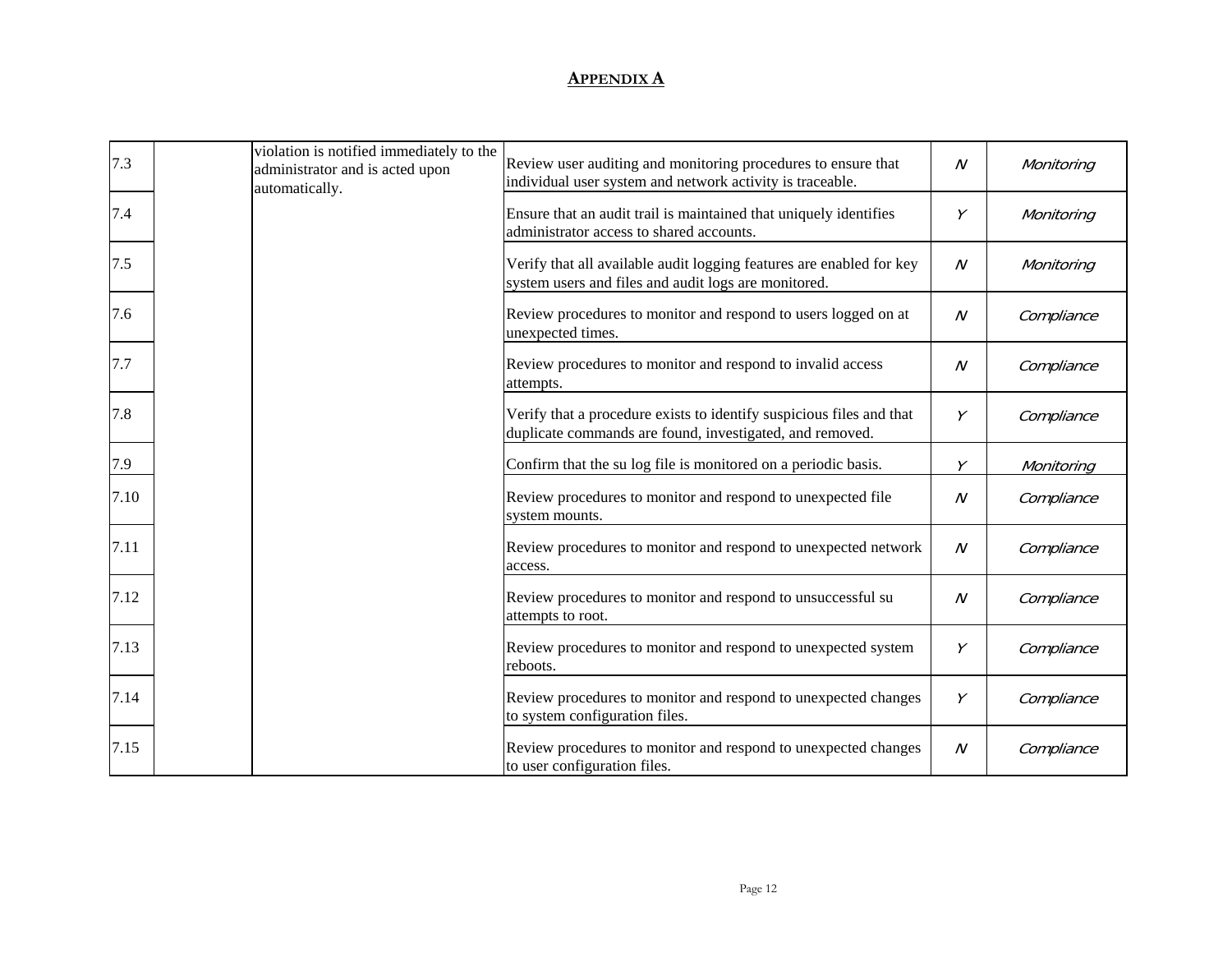| 7.16 |                                                                                                                      |                                                                                                                                           | Review the all system security configuration procedures to ensure<br>that system security features are enabled.                      | $\mathcal N$ | Implementation |
|------|----------------------------------------------------------------------------------------------------------------------|-------------------------------------------------------------------------------------------------------------------------------------------|--------------------------------------------------------------------------------------------------------------------------------------|--------------|----------------|
| 7.17 |                                                                                                                      |                                                                                                                                           | Review the auditing that has been established.                                                                                       | Y            | Monitoring     |
| 7.18 |                                                                                                                      |                                                                                                                                           | Identify what audit procedures have been put on files as a default.<br>Determine appropriateness.                                    | Υ            | Monitoring     |
| 7.19 |                                                                                                                      |                                                                                                                                           | Verify that invalid attempts to exercise administrative rights are<br>audited.                                                       | $\mathcal N$ | Monitoring     |
| 7.20 |                                                                                                                      |                                                                                                                                           | Verify that invalid attempts to access domains and shares are<br>audited.                                                            | Υ            | Monitoring     |
| 7.21 |                                                                                                                      |                                                                                                                                           | Verify that router configuration is monitored frequently enough to<br>detect security incidents.                                     | Υ            | Monitoring     |
| 7.22 |                                                                                                                      |                                                                                                                                           | Verify that access to network maintenance activity is logged.                                                                        | Υ            | Monitoring     |
| 8.1  | Data<br>Classification                                                                                               | Management should implement<br>procedures to ensure that all data are                                                                     | Verify that the information protection policy minimizes risks of<br>liability from managing customer information.                    | Υ            | Policy         |
| 8.2  |                                                                                                                      | classified in terms of sensitivity by a<br>formal and explicit decision by the data<br>owner according to the data                        | Verify that the information protection policy adequate restricts<br>information on system security access and detection mechanisms.  | Υ            | Policy         |
| 8.3  | classification scheme. Even data<br>needing "no protection" should require<br>a formal decision to be so designated. |                                                                                                                                           | Review Information Protection Awareness program. Verify that it<br>communicates information protection policy to every member.       | Υ            | Awareness      |
| 8.4  |                                                                                                                      | Ensure that there is a comprehensive corporate policy on the<br>protection of information.                                                | Υ                                                                                                                                    | Policy       |                |
| 8.5  |                                                                                                                      | Identify person responsible for determining the level of<br>information protection for data available via SoftServe Internet<br>Services. | Υ                                                                                                                                    | Strategy     |                |
| 8.6  |                                                                                                                      |                                                                                                                                           | Ensure that information protection policy designates roles and<br>responsibilities with respect to levels of information protection. | Υ            | Policy         |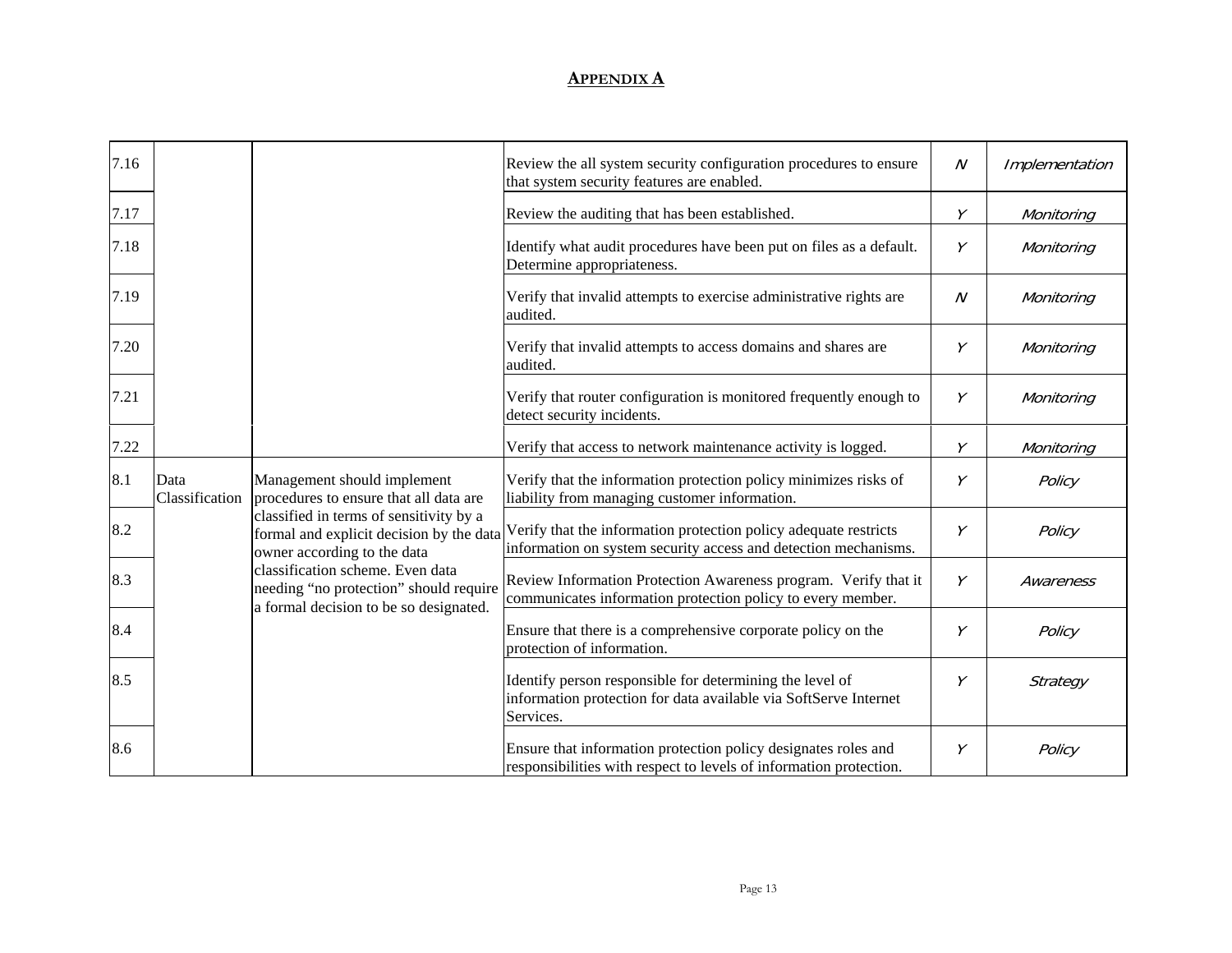| 8.7  |                                    |                                                                                                                                                                                            | Verify information protection policy compliance of corporate<br>policies and standards with government and regulatory agencies.                                                                                       | Υ                | Policy         |
|------|------------------------------------|--------------------------------------------------------------------------------------------------------------------------------------------------------------------------------------------|-----------------------------------------------------------------------------------------------------------------------------------------------------------------------------------------------------------------------|------------------|----------------|
| 8.8  |                                    |                                                                                                                                                                                            | Review measures that management takes to enforce information<br>protection policy.                                                                                                                                    | Y                | Implementation |
| 8.9  |                                    |                                                                                                                                                                                            | Determine the level of sensitivity of data stored in data center.<br>Verify that the level set complies with information protection<br>policy.                                                                        | Y                | Implementation |
| 8.10 |                                    |                                                                                                                                                                                            | Ensure that information protection policy designates information<br>handling (including labeling) procedures for different levels of<br>information protection.                                                       | $\boldsymbol{N}$ | Implementation |
| 8.11 |                                    |                                                                                                                                                                                            | Determine if data center personnel are aware of the sensitivity level<br>of the data stored in the data center, and follows corresponding<br>procedures.                                                              | $\cal N$         | Awareness      |
| 9.1  | Central<br>Identification          | Controls are in place to ensure that the<br>identification and access rights of users                                                                                                      | Identify organization responsible for centralizing user access right<br>management.                                                                                                                                   | Y                | Strategy       |
| 9.2  | and Access<br>Rights<br>Management | as well as the identity of system and<br>data ownership are established and<br>managed in a unique and central<br>manner to obtain consistency and<br>efficiency of global access control. | Sample users and use centralized identification system to determine<br>which systems they should have access. Search for sample users<br>on all systems within scope to verify that centralized record is<br>correct. | $\gamma$         | Implementation |
| 9.3  |                                    |                                                                                                                                                                                            | Verify that users are consistently identified on all systems to which<br>they have access.                                                                                                                            | $\overline{N}$   | Implementation |
| 9.4  |                                    |                                                                                                                                                                                            | Verify that users who have access across multiple systems have<br>authorization for the data owner of each system (e.g. no default<br>system access results from centralized management).                             | $\boldsymbol{N}$ | Implementation |
| 10.1 | Violation and                      | The information services function's                                                                                                                                                        | Verify that when security incidents occur, the cause is investigated.                                                                                                                                                 | $\cal N$         | Compliance     |
| 10.2 | Security<br>Activity               | security administration should assure<br>that violation and security activity is                                                                                                           | If applicable, verify that the user and the user's manager is<br>contacted in the course of the investigation.                                                                                                        | $\mathcal N$     | Compliance     |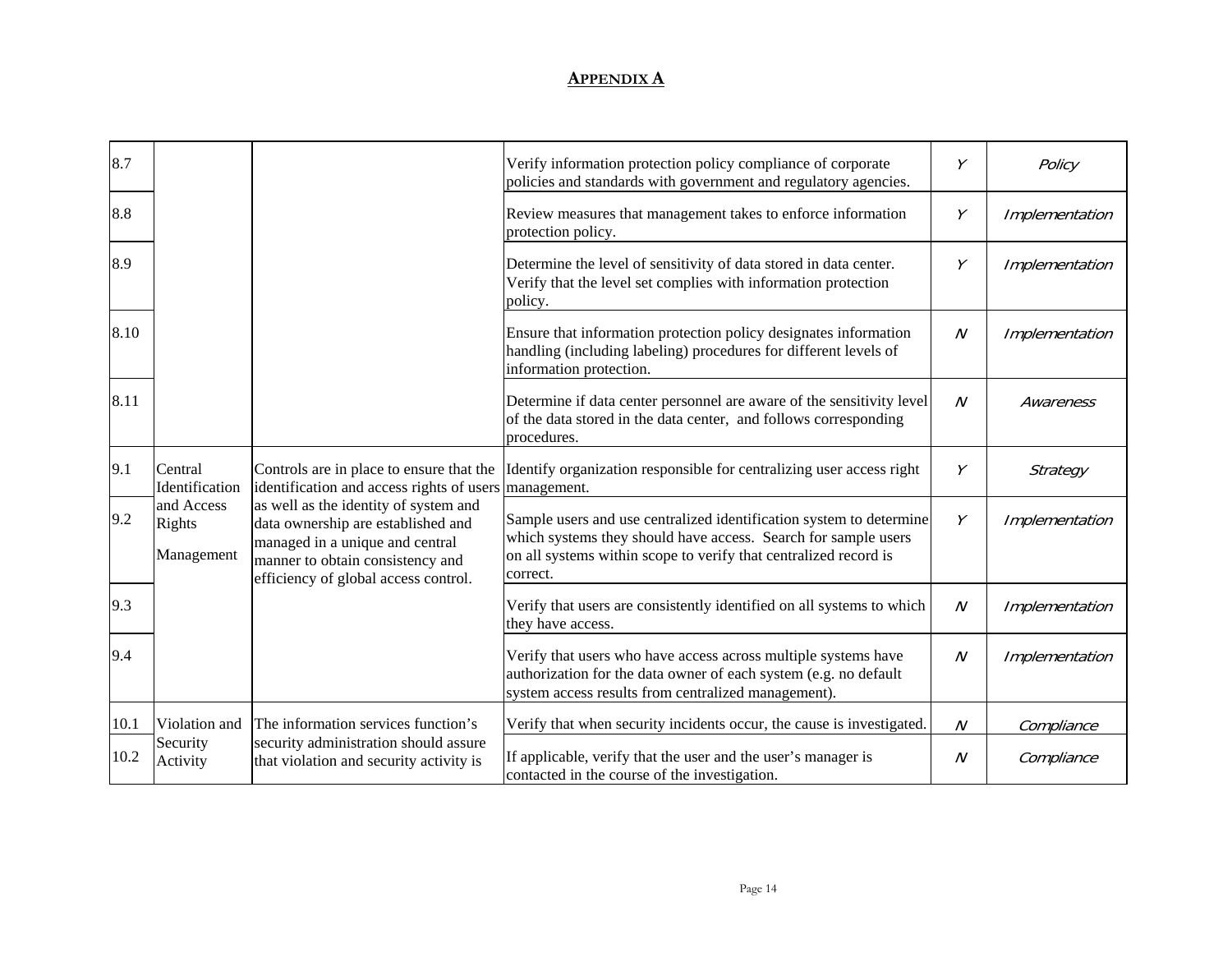| 10.3 | Reports                                                 | logged, reported, reviewed and<br>appropriately escalated on a regular<br>basis to identify and resolve incidents                                                                                                                                                                                                                                                                                                            | Observe system security monitoring. Confirm that unexpected user<br>activity is investigated.                                                                                                                                                                                                                                                                                                       | $\mathcal N$   | Compliance     |
|------|---------------------------------------------------------|------------------------------------------------------------------------------------------------------------------------------------------------------------------------------------------------------------------------------------------------------------------------------------------------------------------------------------------------------------------------------------------------------------------------------|-----------------------------------------------------------------------------------------------------------------------------------------------------------------------------------------------------------------------------------------------------------------------------------------------------------------------------------------------------------------------------------------------------|----------------|----------------|
| 10.4 |                                                         | involving unauthorized activity. The<br>logical access to the computer<br>resources accountability information<br>should be granted based upon principle<br>of least privilege, or need-to-know.                                                                                                                                                                                                                             | Review security logs and alerts to obtain evidence that security<br>incidents are identified.                                                                                                                                                                                                                                                                                                       | Y              | Monitoring     |
| 10.5 |                                                         |                                                                                                                                                                                                                                                                                                                                                                                                                              | Obtain evidence that security incidents are reported and<br>investigated.                                                                                                                                                                                                                                                                                                                           | $\overline{N}$ | Compliance     |
| 11.1 | Incident<br>Handling                                    | Management should establish a<br>computer security incident handling<br>capability to address security incidents<br>by providing a centralized platform<br>with sufficient expertise and equipped<br>with rapid and secure communication<br>facilities. Incident management<br>responsibilities and procedures should<br>be established to ensure an appropriate,<br>effective and timely response to<br>security incidents. | Observe system security monitoring. Confirm that unexpected user<br>activity is investigated.                                                                                                                                                                                                                                                                                                       | $\overline{N}$ | Compliance     |
| 11.2 |                                                         |                                                                                                                                                                                                                                                                                                                                                                                                                              | Review the process by which public security alerts are<br>disseminated and require a decision process. Confirm that<br>decisions concerning publicly broadcast security incidents may<br>result in immediate configuration changes.                                                                                                                                                                 | $\overline{N}$ | Compliance     |
| 11.3 |                                                         |                                                                                                                                                                                                                                                                                                                                                                                                                              | Ensure that an incident tracking and problem resolution procedure<br>supports the UNIX environment.                                                                                                                                                                                                                                                                                                 | Υ              | Compliance     |
| 11.4 |                                                         |                                                                                                                                                                                                                                                                                                                                                                                                                              | Ensure that an incident tracking and problem resolution procedure<br>supports the NT environment.                                                                                                                                                                                                                                                                                                   | Υ              | Compliance     |
| 11.5 |                                                         |                                                                                                                                                                                                                                                                                                                                                                                                                              | Ensure that an incident tracking and problem resolution procedure<br>supports the telecommunications environment.                                                                                                                                                                                                                                                                                   | Y              | Compliance     |
| 12.1 | Firewall<br>Architectures<br>and<br>Connections<br>with | If connection to the Internet or other<br>public networks exists, adequate<br>firewalls should be operative to protect<br>against denial of services and any<br>unauthorized access to the internal<br>resources; should control any                                                                                                                                                                                         | Review network connectivity diagrams that contains detailed<br>components of the network connections of each system under<br>review. Identify all network connections to public, dial-in, or other<br>networks not directly managed by SoftServe, Inc. Determine if<br>traffic routing or filtering is employed to restrict data coming into<br>or out of the Internet Services System environment. | Y              | Implementation |
| 12.2 | Public<br><b>Networks</b>                               | application and infrastructure<br>management flows in both directions;<br>and should protect against denial of                                                                                                                                                                                                                                                                                                               | For each UNIX system under review, use ifconfig -a to determine<br>network connectivity configuration. Verify that it is consistent<br>with network diagrams.                                                                                                                                                                                                                                       | Υ              | Implementation |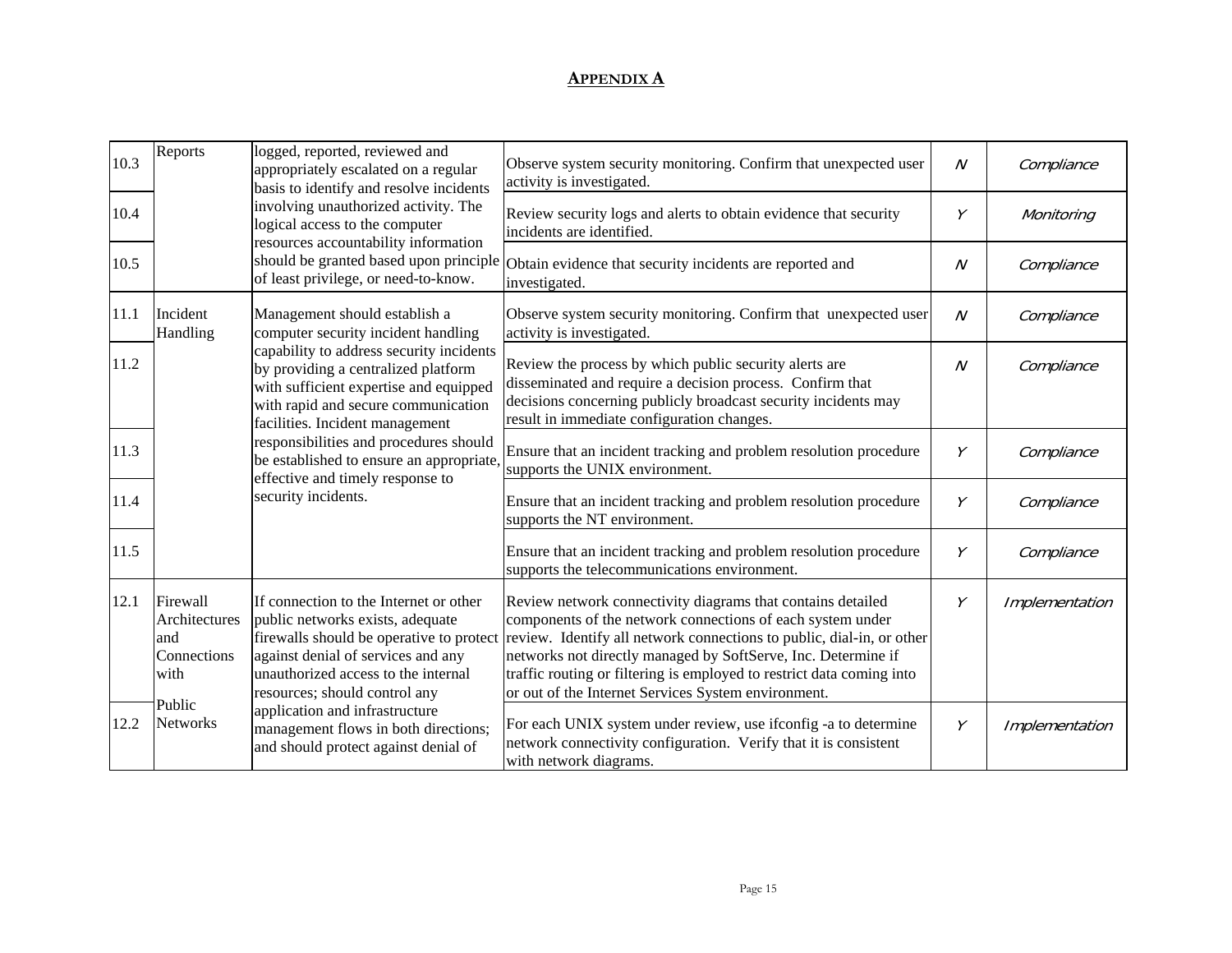| 12.3 | service attacks. | For each NT system under review, use ipconfig /all to determine<br>network connectivity configuration. Verify that it is consistent<br>with network diagrams.                       |   | Implementation |
|------|------------------|-------------------------------------------------------------------------------------------------------------------------------------------------------------------------------------|---|----------------|
| 12.4 |                  | Use show ip route to determine network connectivity configuration<br>of each router under review. Verify that it is consistent with<br>network diagrams.                            | γ | Implementation |
| 12.5 |                  | Verify that the systems under review have no ports accessible from<br>the Internet that are not absolutely necessary for users to run the<br>application.                           |   | Implementation |
| 12.6 |                  | Verify that the application does not require any ports open to the<br>Internet that may be exploited for non application system access<br>$(e.g.:$ port 21-ftp, 23-telnet, 22-ssh). | N | Implementation |
| 12.7 |                  | From an Internet connection that is not managed by SoftServe,<br>scan all IP addresses registered to SoftServe. Verify that only<br>expected ports are accessible.                  | N | Implementation |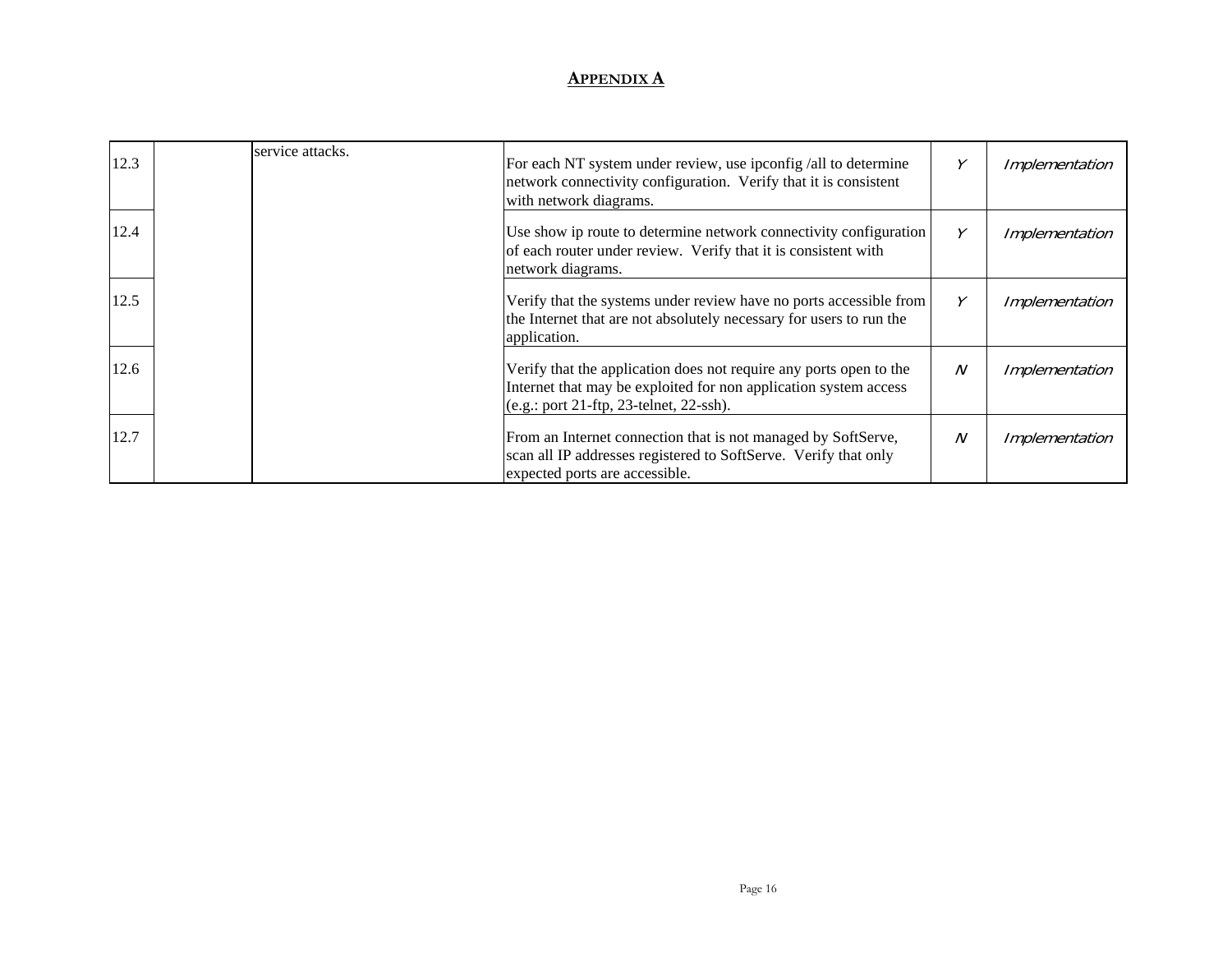# **APPENDIX B**

|                                                                          | #STEPS | <b>Steps</b><br>where test<br>passed | %PASSED | <b>Steps</b><br>where test<br>not passed | % NOT<br><b>PASSED</b> |
|--------------------------------------------------------------------------|--------|--------------------------------------|---------|------------------------------------------|------------------------|
| <b>Manage Security Measures</b>                                          | 17     | 14                                   | 82%     | 3                                        | 18%                    |
| 2 Identification, Authentication and Access                              | 37     | 27                                   | 73%     | 10                                       | 27%                    |
| 3 Security of Online Access to Data                                      | 3      | 2                                    | 67%     |                                          | 33%                    |
| 4 User Account Management                                                | 17     | 12                                   | 71%     | 5                                        | 29%                    |
| 5 Management Review of User Accounts                                     | 4      | 2                                    | 50%     | 3                                        | 75%                    |
| 6 User Control of User Accounts                                          | 5      | 1                                    | 20%     | 3                                        | 60%                    |
| 7 Security Surveillance                                                  | 22     | 12                                   | 55%     | 10                                       | 45%                    |
| 8 Data Classification                                                    | 11     | 9                                    | 82%     | 2                                        | 18%                    |
| <b>9</b> Central Identification and Access Rights<br>Management          | 4      | 2                                    | 50%     | 2                                        | 50%                    |
| 10 Violation and Security Activity Reports                               | 5      | 1                                    | 20%     | 4                                        | 80%                    |
| 11 Incident Handling                                                     | 5      | 3                                    | 60%     | 2                                        | 40%                    |
| 12 Firewall Architectures and Connections with<br><b>Public Networks</b> |        | 5                                    | 71%     | 2                                        | 29%                    |